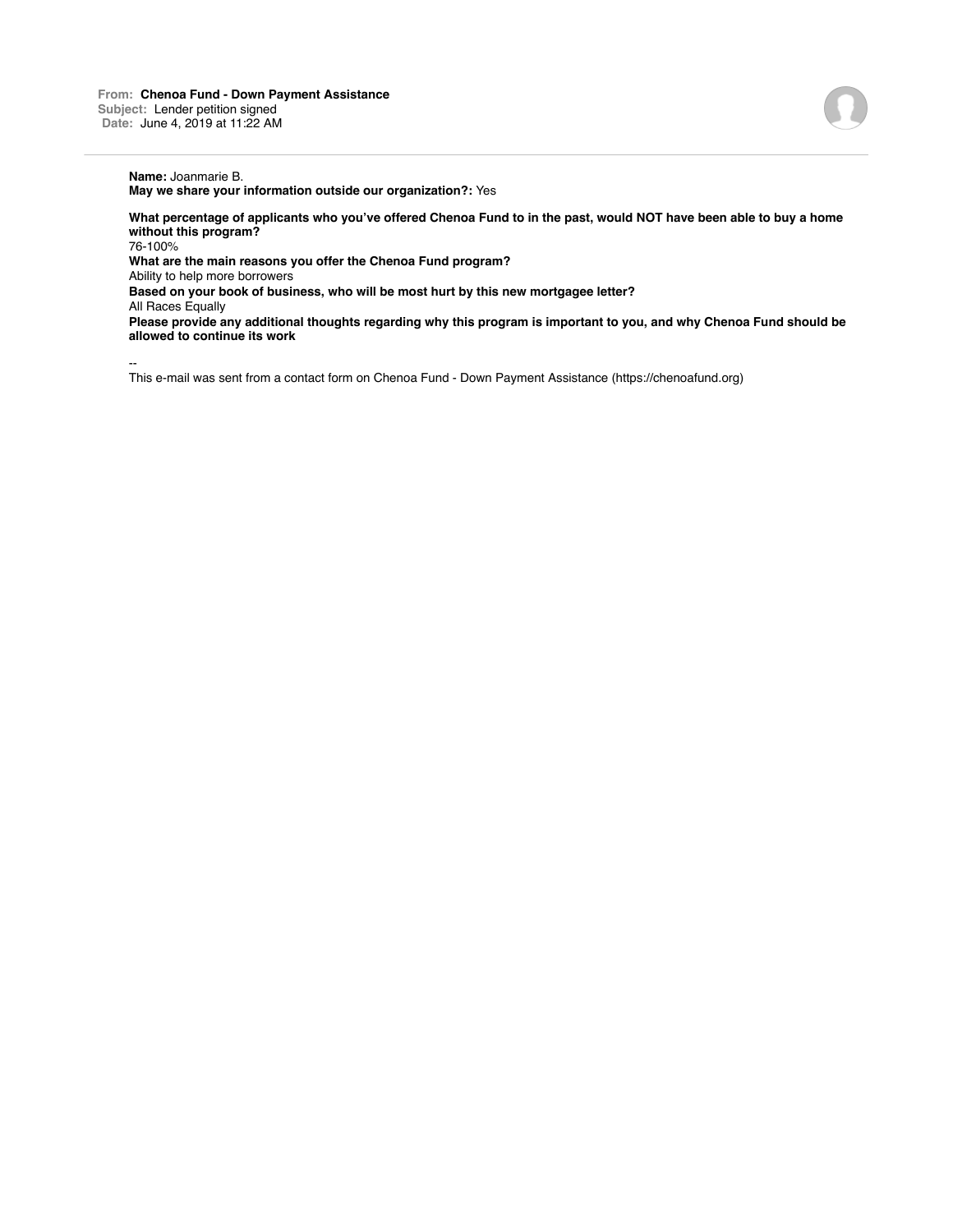

**What percentage of applicants who you've offered Chenoa Fund to in the past, would NOT have been able to buy a home without this program?**

51-75%

**What are the main reasons you offer the Chenoa Fund program?**

Ease of use, Better price, Ability to help more borrowers, Unique program features

**Based on your book of business, who will be most hurt by this new mortgagee letter?**

All Races Equally

**Please provide any additional thoughts regarding why this program is important to you, and why Chenoa Fund should be allowed to continue its work**

The Chenoa Fund is an incredible program that is allowing home buyers (mostly first time) to be able to achieve the American Dream of owning a home. Without this program, many of these borrowers will simply not be able to accomplish this. I would hope that HUD sees the significance of this program, so as to allow it to continue without hesitation.

**Name:** Paul W **May we share your information outside our organization?:** Yes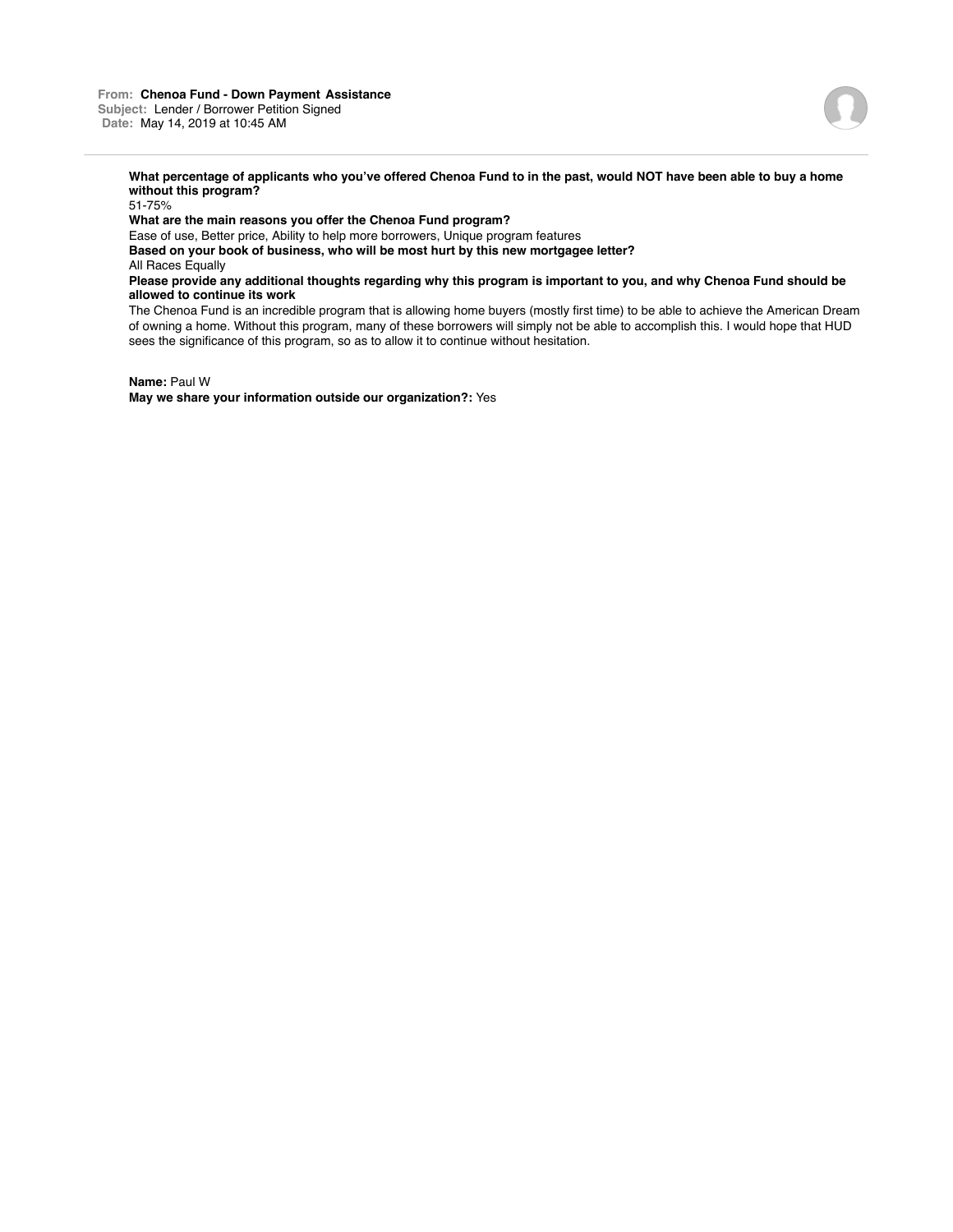

**What percentage of applicants who you've offered Chenoa Fund to in the past, would NOT have been able to buy a home without this program?**

76-100% **What are the main reasons you offer the Chenoa Fund program?** Ability to help more borrowers **Based on your book of business, who will be most hurt by this new mortgagee letter?** Minorities **Please provide any additional thoughts regarding why this program is important to you, and why Chenoa Fund should be allowed to continue its work**

**Name:** Luis S **May we share your information outside our organization?:** Yes